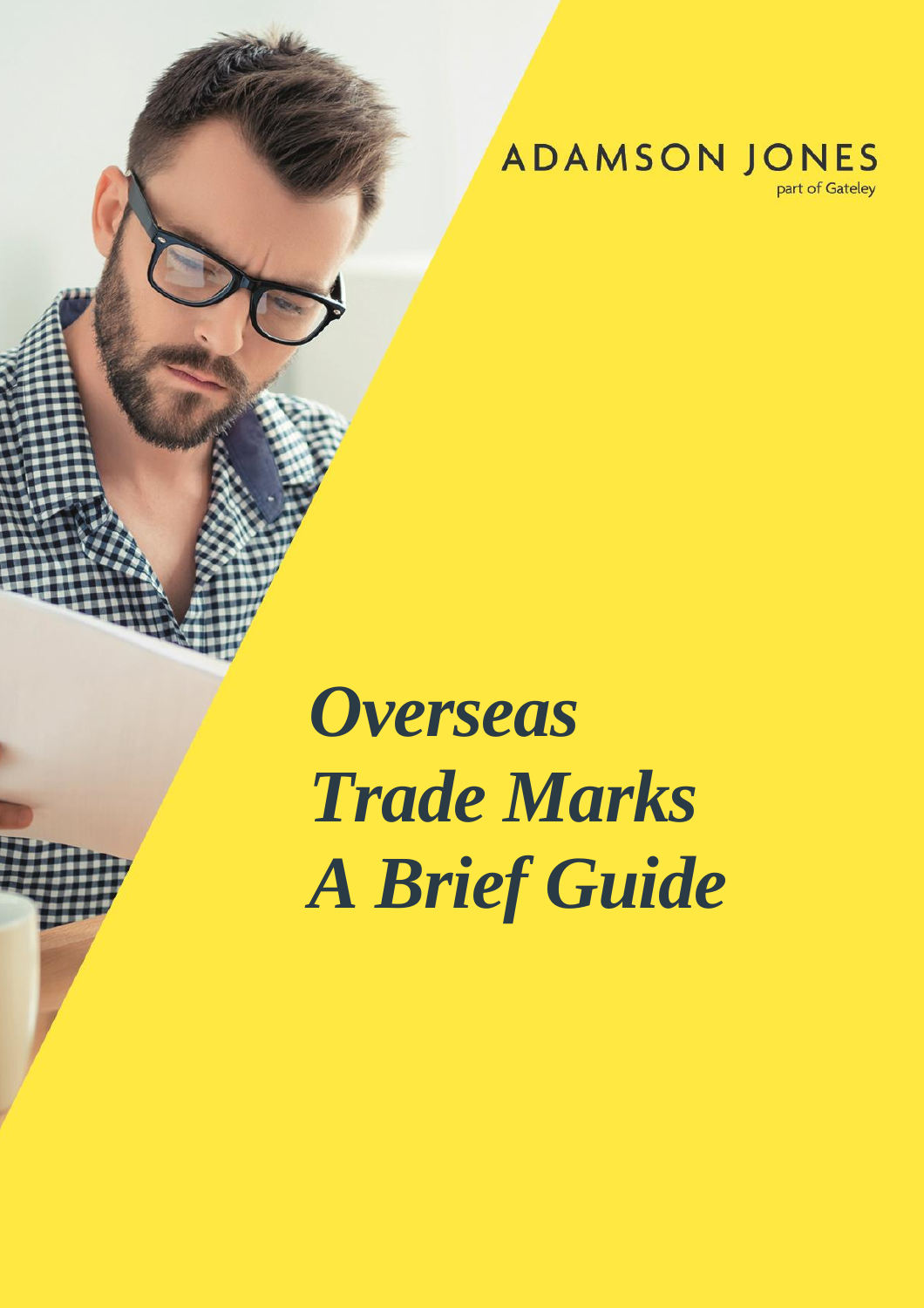### Obtaining trade marks in overseas countries

## *A summary of the issues and procedures involved in obtaining trade marks around the world*

#### **How do I obtain trade mark protection overseas?**

There are two main options for obtaining trade mark protection overseas:

- 1) file separate national trade mark applications in each jurisdiction of interest;
- 2) file a single international trade mark application designating all jurisdictions of interest using the Madrid Protocol.

In either case, the European Union (EU) can be counts as a single jurisdiction and hence all 27 EU member states can be covered by filing a single European Union Trade Mark (EUTM) application.

Each of these options is discussed below.

#### **What is a foreign national trade mark application?**

A foreign national trade mark application is one that is filed directly at the national Trade Marks Registry of a foreign country in which trade mark protection is required, for example the United States, Brazil, Canada, Japan, Australia, New Zealand, etc. If you are only interested in protecting your trade mark in a limited number of countries, national trade marks may be the most cost-effective option. However, where protection is required in a larger number of foreign countries, it may be more cost-effective to use the Madrid International Registration System, which is described in detail below. We can advise you as to the best course of action once you have provided us with a list of countries in which you wish to obtain trade mark protection.

In order to file a foreign national application, we use the services of a foreign trade mark attorney in each country of interest. We have a large network of foreign associates, who assist us by filing and prosecuting foreign trade mark applications in their home country on behalf of our clients.

The cost of filing national trade mark applications varies between countries. However, for a typical case, the cost of filing a national trade mark application in English-speaking countries will be £850 to £1,250 plus VAT, including official fees and foreign attorney charges. Where trade mark protection is required in a foreign-language country, such as in Japan or China, the cost for a typical application will be between £1,100 to £2,100 plus VAT including translation charges.

Once the national trade mark application has been filed at the foreign Trade Marks Registry, it must be prosecuted through to registration, and this process may take 6 to 18 months depending on the country and any objections that may be raised. Prosecution involves dealing with search and examination reports, and other formalities before the national Trade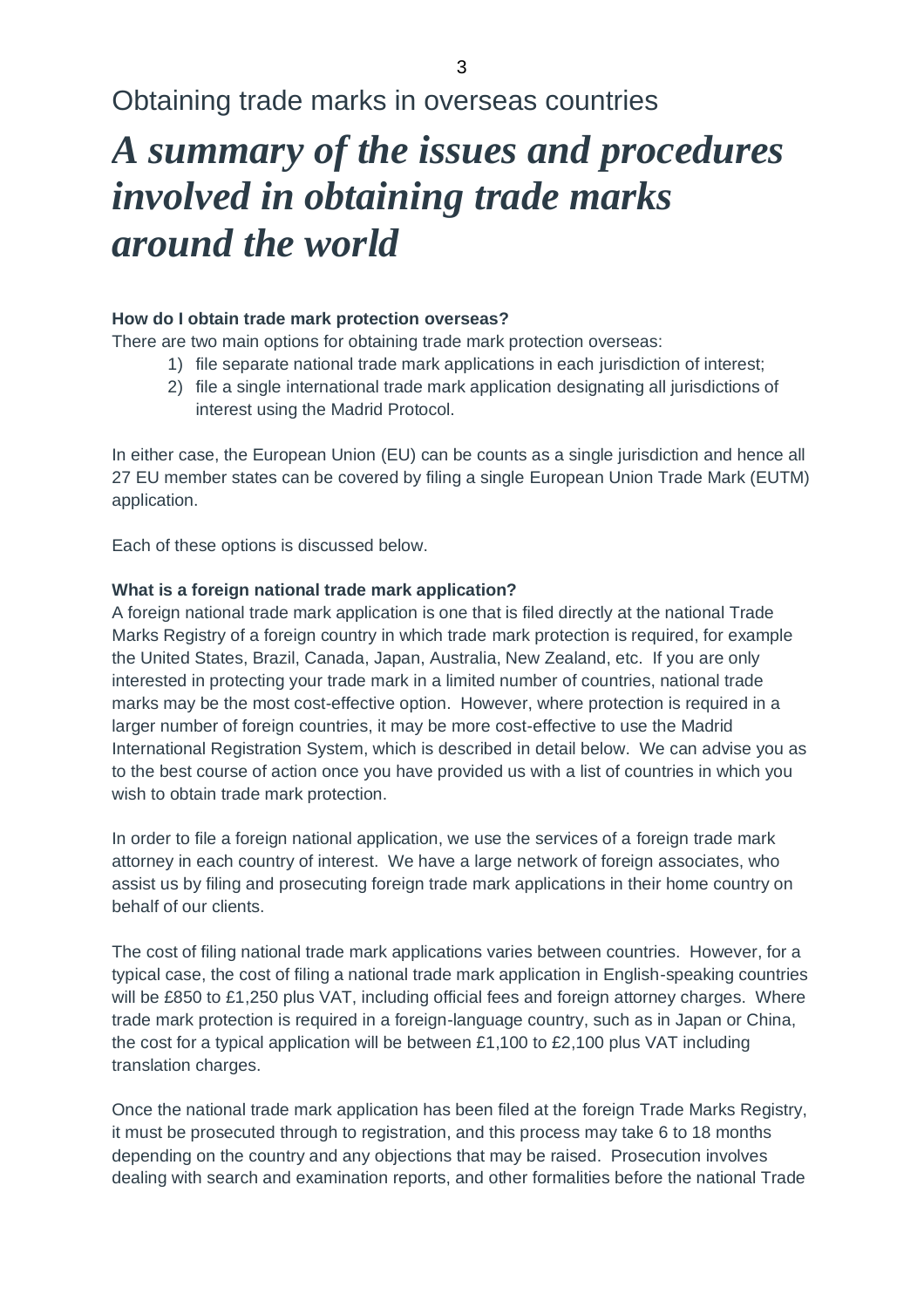Marks Registry until the application is either accepted, resulting in a registered trade mark, or refused. In addition, in some countries, such as the United States, it may be necessary to provide evidence to the Registry that the trade mark has been used in the country in which protection is sought, and there will be associated costs in compiling and filing such evidence. Prosecution costs can range from about £550 to £1,550 plus VAT for a typical case.

Upon acceptance by the national Registry, the trade mark will be registered for an initial period of ten years. In order to keep a registered trade mark in force, it is necessary to pay renewal fees, normally every ten years, in which case the registration can be maintained indefinitely.

#### **When do foreign trade mark applications need to be filed?**

In contrast to patent and design applications, there is no strict requirement for a trade mark to be confidential when filing a trade mark application. In fact, many national trade mark applications are filed after several years of use in that country. However, complications can occur if an application is delayed for too long, as it presents the risk that a third party may be able to register an identical or confusingly similar trade mark in the same country before you. This could in some cases prevent your trade mark application from being registered and also prevent you using your trade mark in that country. For this reason, we recommend that a national trade mark application is filed before the mark is used in each country, or at least very shortly after use has begun, to minimise the risk of a conflicting application from a competitor.

Please note that by filing a foreign trade mark application within 6 months from the earliest filing date of your initial UK application, it is possible to back-date the foreign application to this so-called priority date. This can provide some advantages, as it effectively means your national trade mark application has an earlier filing date, which could be useful if a competitor applies to register an identical or confusingly similar trade mark in that foreign country.

#### **What is a European Union Trade Mark?**

A European Union Trade Mark (EUTM) is a single trade mark registration that provides protection in all of the member states of the European Union.

The cost of a EUTM application is from about £1,800 plus VAT, including the official fees and our charges. Therefore, we believe that the EUTM system provides excellent value for money for securing trade mark protection across the whole of the EU. In more complicated cases, where additional professional time is required to finalise the list of goods/services, an additional charge may be incurred, which would typically be in the range of £100 to £250 plus VAT.

EUTM applications are filed at the European Union Intellectual Property Office (EUIPO) in Alicante, Spain. After filing, the application is examined as to whether or not it is inherently registerable. EUIPO then issues a search report in respect of earlier European Union Trade Marks. This search report may give us an indication as to whether or not any problems could occur later on in the EUTM application process. For example, we may be able to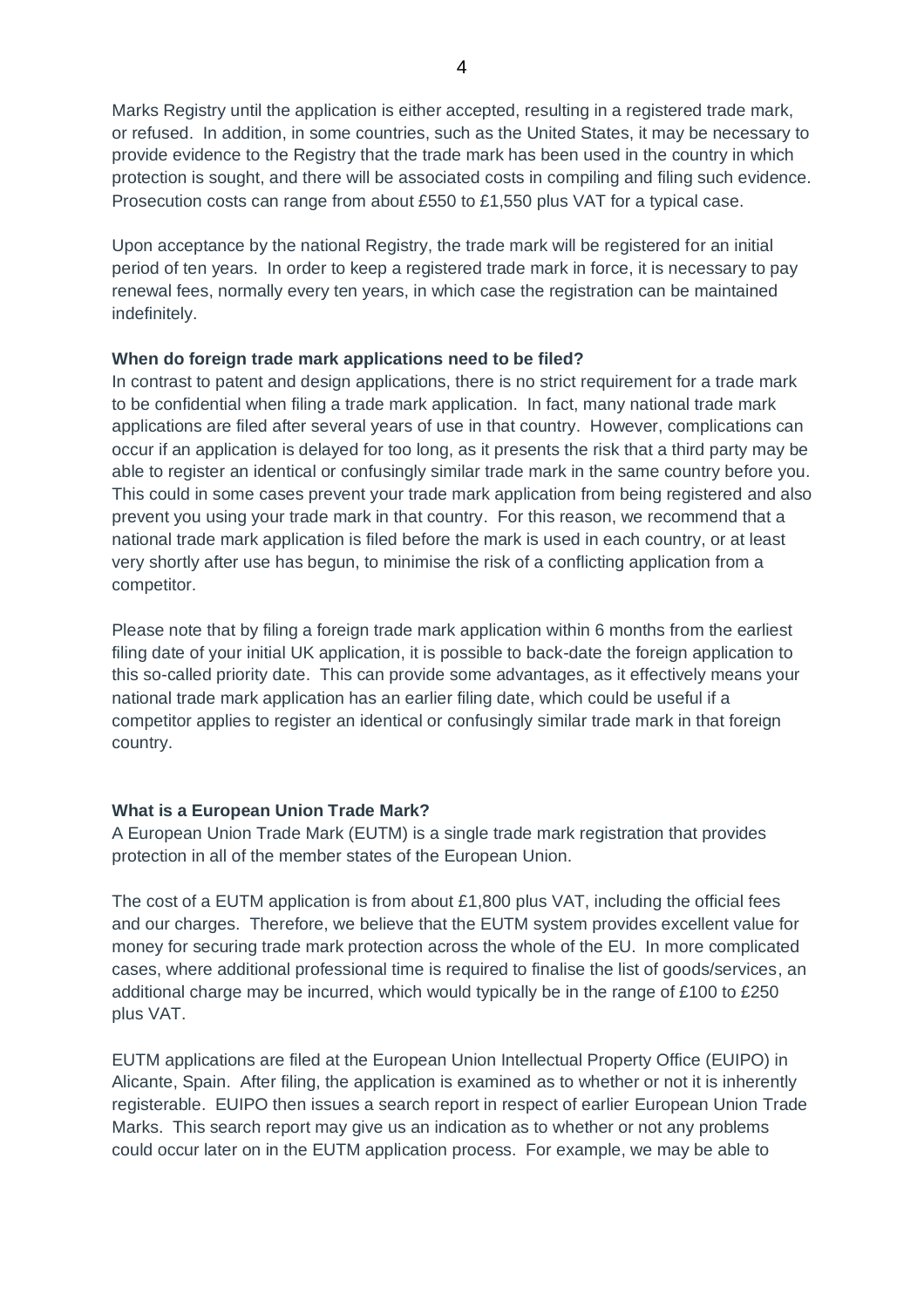predict the likelihood of any third parties opposing your trade mark application. The cost for briefly reviewing and reporting the search reports to you is usually £100 to £200 plus VAT.

If the EUIPO finds any existing marks on the EUTM Register that might conflict with yours, it notifies the owners of those marks of the existence of your application, but EUIPO itself does not raise any objection. The EUTM system relies on EUTM owners themselves to monitor whether an application for an identical or a confusingly similar mark is filed, and if so, to oppose such applications.

The EUTM application is then published, and in the following three months, anyone may file a formal opposition against the application. We will advise you of the procedure for responding to an opposition against your EUTM application should the need arise. However, the cost of dealing with an opposition is typically between £1,000 and £3,000 plus VAT, or more for complicated cases. While it is difficult to predict whether or not a third party will oppose a EUTM application, the various search reports that are issued by EUIPO may provide an indication as to whether an opposition could be filed against your application. At the end of any formal opposition, the mark will either be maintained or rejected, either in full or in part, ie the mark may be registered in respect of the full range of goods/services originally specified, or a limited range.

At the end of the three month opposition period, the mark will proceed to registration, provided that no oppositions have been filed, or after any opposition has been overcome. EUIPO then issues a registration certificate. At this stage, you may now use the registered trade mark symbol ®. The EUTM is registered for an initial period of ten years, and provided that renewal fees are paid to EUIPO every ten years, the trade mark will remain registered indefinitely.

However, if a EUTM is not used at all in any of the member states of the EU for a period of five years, it may be invalidated by a competitor, and removed from the register. Therefore, it is important for you to use your trade mark after registration in at least one EU member state, which of course no longer includes the United Kingdom.

#### **Does a EUTM have any disadvantages?**

A European Union Trade Mark is "unitary" in nature. This means that if another trade mark owner has an earlier national trade mark (eg a French or Latvian or Portuguese national trade mark etc), then they may be able to successfully attack your EUTM in its entirety. For example, the trade mark owner could oppose or invalidate your EUTM, affecting your trade mark protection across all of the EU member states.

However, in such circumstances, it may be possible to convert your EUTM application into individual national trade mark applications in each country in which no earlier national prior right exists, and in which trade mark protection is required.

#### **What is a Madrid International Trade Mark?**

The United Kingdom is one of over 100 members of the Madrid Protocol, which is an international registration system by which applicants from any member can obtain international trade mark protection in any other country which is also a member of the Protocol.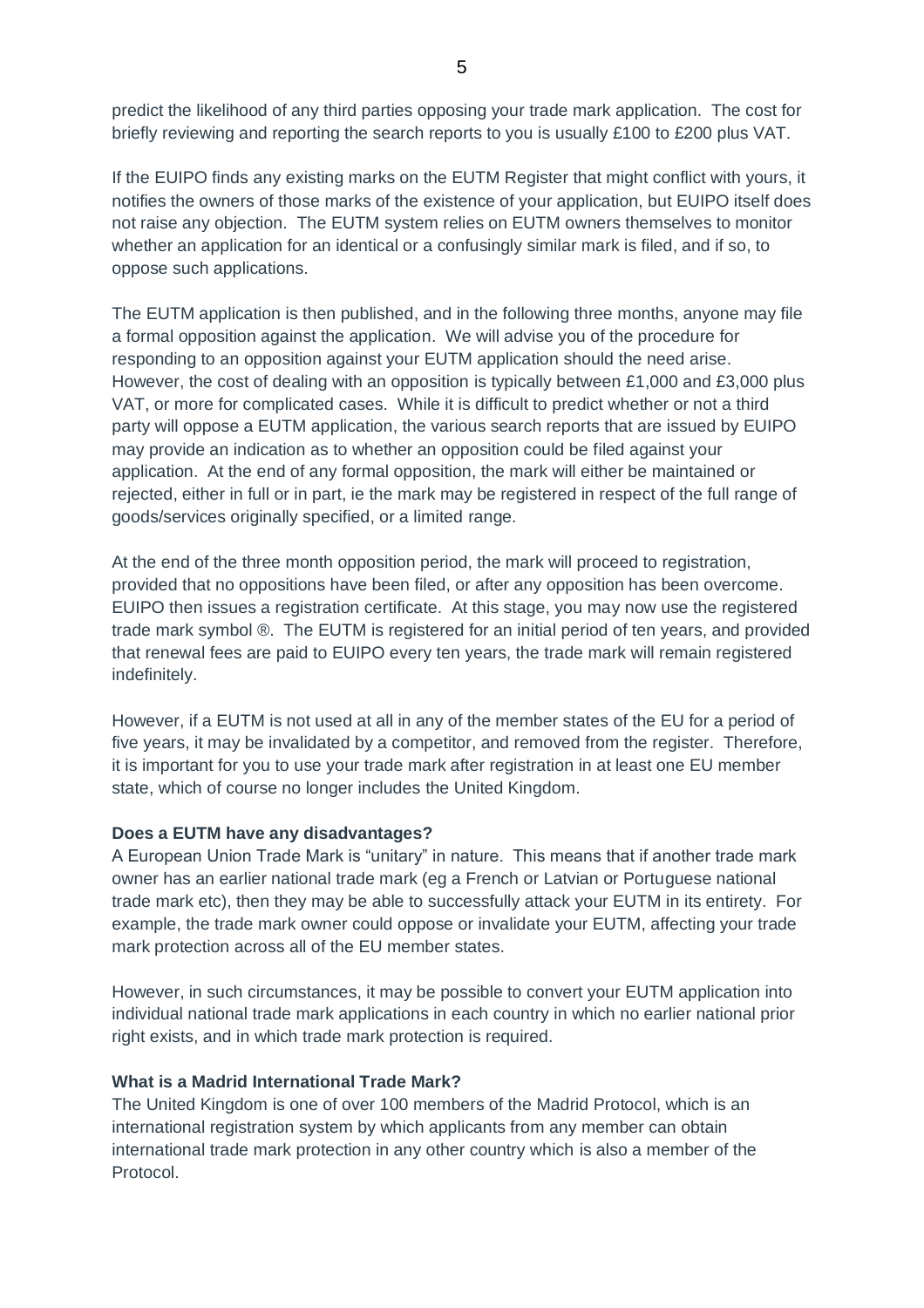The Madrid system provides a very cost-effective way of obtaining trade mark protection with a single registration in numerous foreign countries, provided that they are members of the Protocol. We can provide you with an up-to-date list of the members of the Protocol upon request.

In order to use the Madrid system, it is necessary to have a registered UK trade mark, or at least a UK trade mark application, for the mark that is to be covered by the Madrid registration. The cost for filing an application under the Madrid Protocol depends on the particular countries in which protection is sought, the number of classes in which the goods/services are covered, and whether or not the trade mark is in colour, or black and white. We can provide you with an accurate quote for your Madrid trade mark application once you have provided us with a list of countries in which you wish to protect your mark.

The Madrid application is filed at the UKIPO which initially verifies the application before forwarding it to the World Intellectual Property Organisation (WIPO) in Geneva, where it is examined in detail. WIPO then sends the application to the national Trade Marks Registry of each designated country where it will be examined in accordance with the corresponding national law. Each national Registry will then inform WIPO as to whether or not the Madrid application has been accepted or rejected.

If a national Registry does not refuse the Madrid application within about 12-18 months, then the mark is considered to be registered in that designated country. Under the Madrid Protocol system, the onus is on each national Registry to refuse protection on a timely basis. If an objection is raised, then the applicant is given the opportunity to argue in favour of the application.

An international Madrid Registration lasts for an initial period of ten years, but may be renewed every ten years upon payment of a single international renewal fee, the amount of which is determined by which countries are designated and the number of classes of goods/services.

#### **Can a Madrid Registration be challenged?**

Yes. It is possible to attack a Madrid registration in each designated country in accordance with national law.

In addition, the Madrid registration can be attacked centrally. During the first five years of its life, the Madrid registration is linked to the home UK trade mark application/registration. Accordingly, if the UK application/registration is successfully opposed or invalidated in some way during the first five years, then the international Madrid registration will be revoked. However, if this occurs, there are provisions to enable the international registration to be transformed into a series of national applications in each designated country, without any loss in trade mark rights.

#### **Do I have to use the trade mark?**

Yes. Because the Madrid registration essentially consists of a bundle of national trade mark registrations, it is necessary to use the mark in every single designated country. Non-use,